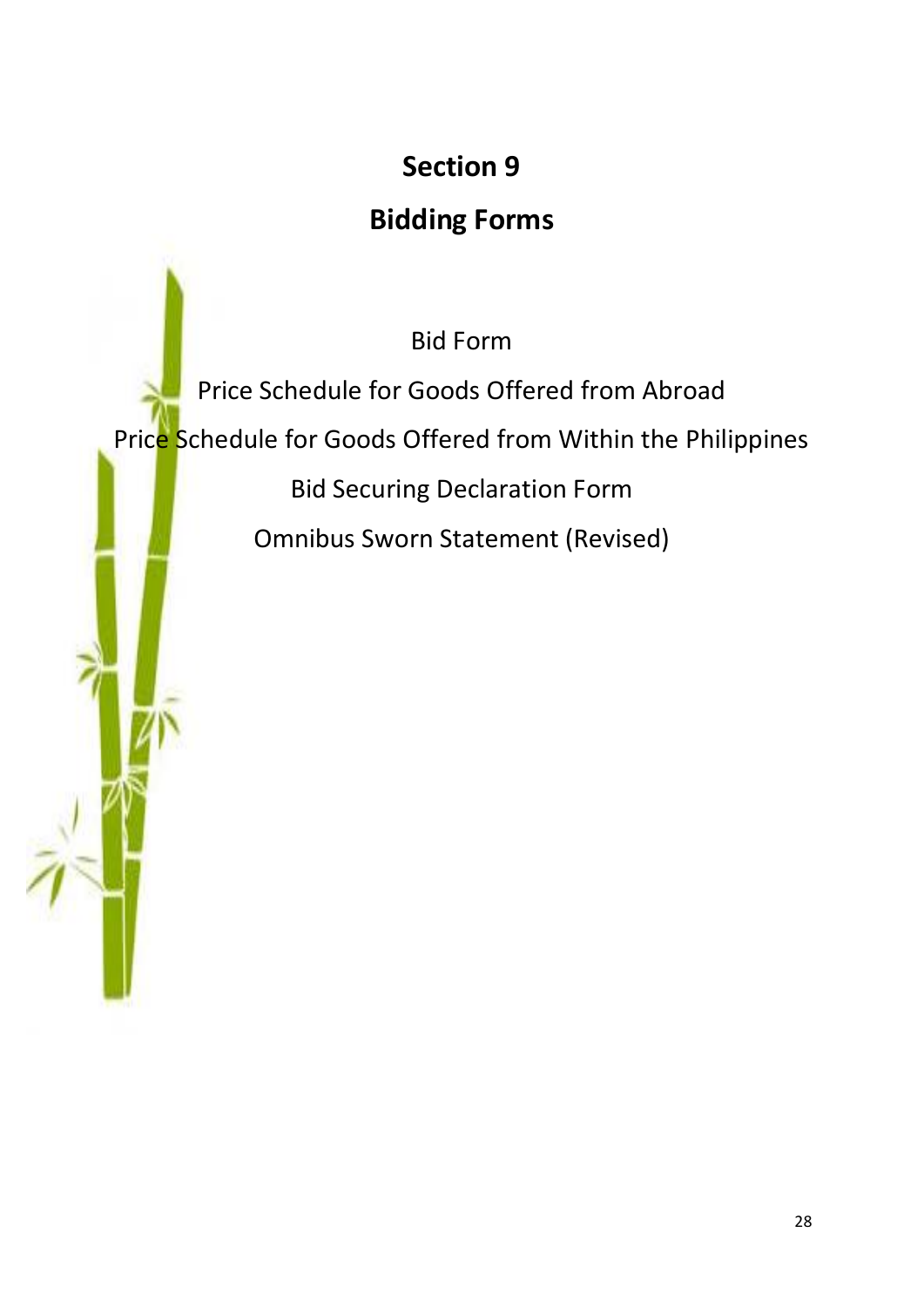## **BID FORM**

Date: \_\_\_\_\_\_\_\_\_\_\_\_\_\_\_\_\_

Project Identification No.:

To: [name and address of Procuring Entity]

Having examined the Philippine Bidding Documents (PBDs) including the Supplemental or Bid Bulletin Numbers [insert numbers], the receipt of which is hereby duly acknowledged, we, the undersigned, offer to [supply/deliver/perform] [description of the Goods] in conformity with the said PBDs for the sum of [total Bid amount in words and figures] or the total calculated bid price, as evaluated and corrected for computational errors, and other bid modifications in accordance with the Price Schedules attached herewith and made part of this Bid. The total bid price includes the cost of all taxes, such as, but not limited to: [specify the applicable taxes, e.g. (i) value added tax (VAT), (ii) income tax, (iii) local taxes, and (iv) other fiscal levies and duties], which are itemized herein or in the Price Schedules,

If our Bid is accepted, we undertake:

a. to deliver the goods in accordance with the delivery schedule specified in the Schedule of Requirements of the Philippine Bidding Documents (PBDs);

b. to provide a performance security in the form, amounts, and within the times prescribed in the PBDs;

c. to abide by the Bid Validity Period specified in the PBDs and it shall remain binding upon us at any time before the expiration of that period.

[Insert this paragraph if Foreign-Assisted Project with the Development Partner: Commissions or gratuities, if any, paid or to be paid by us to agents relating to this Bid, and to contract execution if we are awarded the contract, are listed below:

Name and address Amount and Purpose of

agent Currency Commission or gratuity

\_\_\_\_\_\_\_\_\_\_\_\_\_\_\_\_\_\_\_\_\_\_\_\_\_\_\_\_\_\_\_\_\_\_\_\_\_\_\_\_\_\_\_\_\_\_\_\_

\_\_\_\_\_\_\_\_\_\_\_\_\_\_\_\_\_\_\_\_\_\_\_\_\_\_\_\_\_\_\_\_\_\_\_\_\_\_\_\_\_\_\_\_\_\_\_\_ \_\_\_\_\_\_\_\_\_\_\_\_\_\_\_\_\_\_\_\_\_\_\_\_\_\_\_\_\_\_\_\_\_\_\_\_\_\_\_\_\_\_\_\_\_\_\_\_

(if none, state "None")]

Until a formal Contract is prepared and executed, this Bid, together with your written acceptance thereof and your Notice of Award, shall be binding upon us.

We understand that you are not bound to accept the Lowest Calculated Bid or any Bid you may receive.

We certify/confirm that we comply with the eligibility requirements pursuant to the PBDs. The undersigned is authorized to submit the bid on behalf of [name of the bidder] as evidenced by the attached [state the written authority].

We acknowledge that failure to sign each and every page of this Bid Form, including the attached Schedule of Prices, shall be a ground for the rejection of our bid.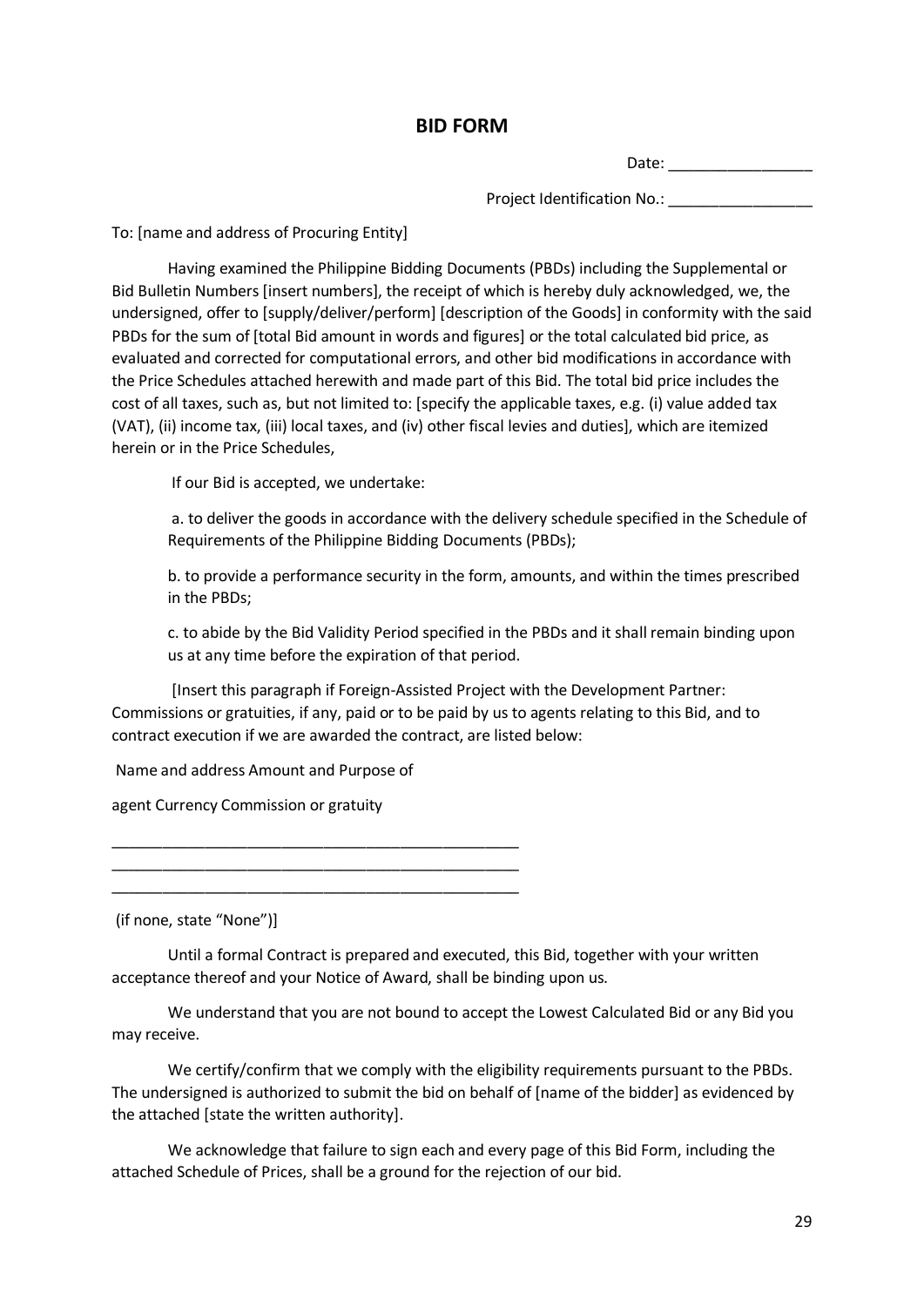| Duly authorized to sign the Bid for and behalf of: _____________________________                                               |  |
|--------------------------------------------------------------------------------------------------------------------------------|--|
| Date:<br><u> 1980 - Jan James James, martin amerikan basar dan berasal dalam pengaran basar dalam personal dan basar dalam</u> |  |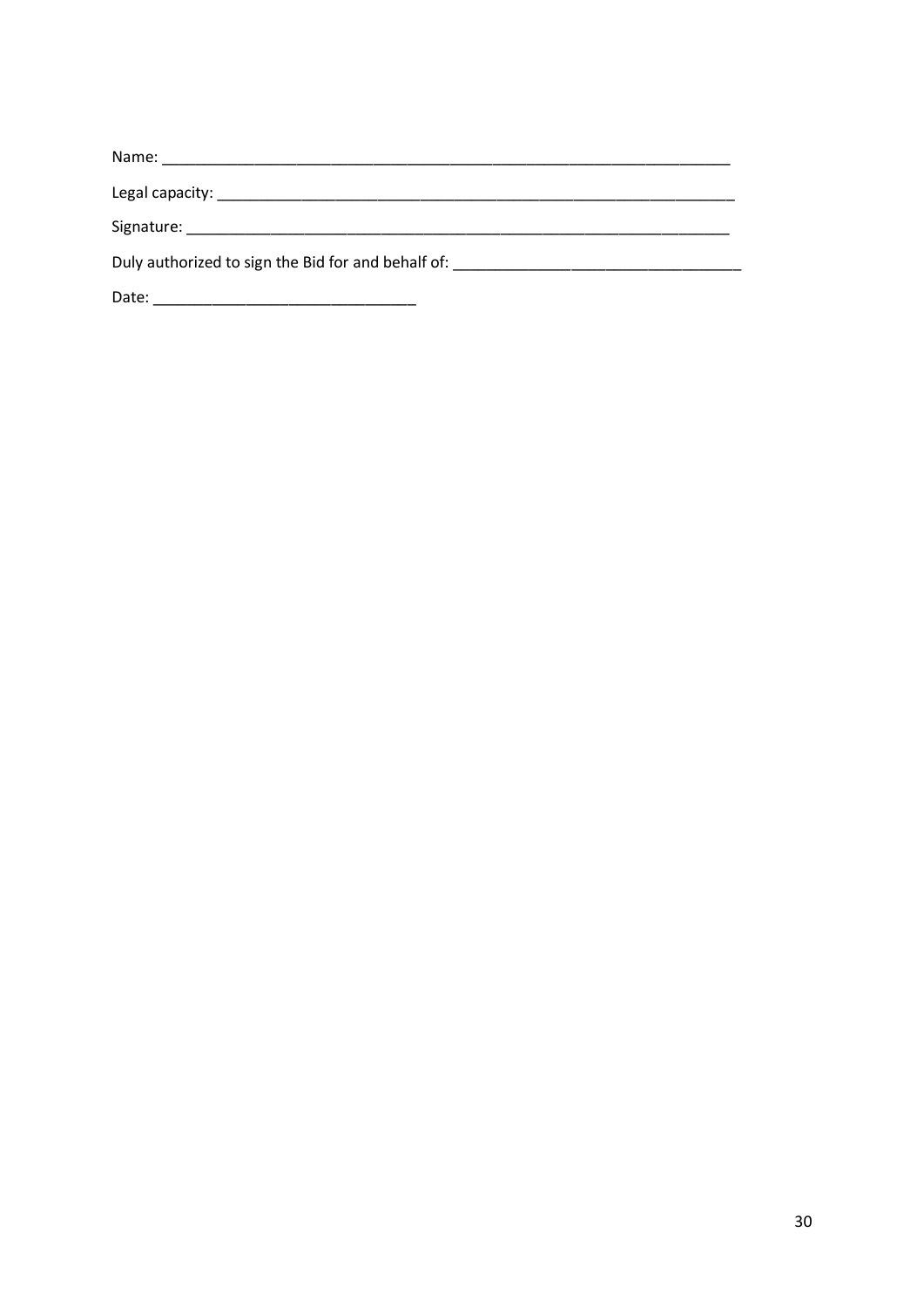# **For Goods Offered from Abroad**

| Name of Bidder | Project ID No. | Page |  |
|----------------|----------------|------|--|
|                |                |      |  |

|      | $\overline{2}$ | 3                    | $\overline{4}$ | 5                                                                                                                         | 6                                                                               | $\overline{7}$                               | 8                                          | 9                                                                            |
|------|----------------|----------------------|----------------|---------------------------------------------------------------------------------------------------------------------------|---------------------------------------------------------------------------------|----------------------------------------------|--------------------------------------------|------------------------------------------------------------------------------|
| Item | Description    | Country<br>of origin | Quantity       | Unit price CIF port of<br>entry (specify port) or<br>CIP named place<br>(specify border point or<br>place of destination) | Total CIF or<br>CIP price per<br>item<br>$\left(\text{col. } 4 \times 5\right)$ | Unit Price<br>Delivered Duty<br>Unpaid (DDU) | Unit price<br>Delivered Duty<br>Paid (DDP) | <b>Total Price</b><br>delivered DDP<br>$\left(\text{col } 4 \times 8\right)$ |
|      |                |                      |                |                                                                                                                           |                                                                                 |                                              |                                            |                                                                              |
|      |                |                      |                |                                                                                                                           |                                                                                 |                                              |                                            |                                                                              |
|      |                |                      |                |                                                                                                                           |                                                                                 |                                              |                                            |                                                                              |
|      |                |                      |                |                                                                                                                           |                                                                                 |                                              |                                            |                                                                              |
|      |                |                      |                |                                                                                                                           |                                                                                 |                                              |                                            |                                                                              |

Name: \_\_\_\_\_\_\_\_\_\_\_\_\_\_\_\_\_\_\_\_\_\_\_\_\_\_\_\_\_\_\_\_\_\_\_\_\_\_\_\_\_\_\_\_\_\_\_\_\_\_\_\_\_\_\_\_\_\_\_\_\_\_\_\_\_\_\_\_\_\_\_\_\_\_\_\_

Legal Capacity: \_\_\_\_\_\_\_\_\_\_\_\_\_\_\_\_\_\_\_\_\_\_\_\_\_\_\_\_\_\_\_\_\_\_\_\_\_\_\_\_\_\_\_\_\_\_\_\_\_\_\_\_\_\_\_\_\_\_\_\_\_\_\_\_\_\_\_\_\_

Signature: \_\_\_\_\_\_\_\_\_\_\_\_\_\_\_\_\_\_\_\_\_\_\_\_\_\_\_\_\_\_\_\_\_\_\_\_\_\_\_\_\_\_\_\_\_\_\_\_\_\_\_\_\_\_\_\_\_\_\_\_\_\_\_\_\_\_\_\_\_\_\_\_\_

Duly authorized to sign the Bid for and behalf of: \_\_\_\_\_\_\_\_\_\_\_\_\_\_\_\_\_\_\_\_\_\_\_\_\_\_\_\_\_\_\_\_\_\_\_\_\_\_\_\_\_\_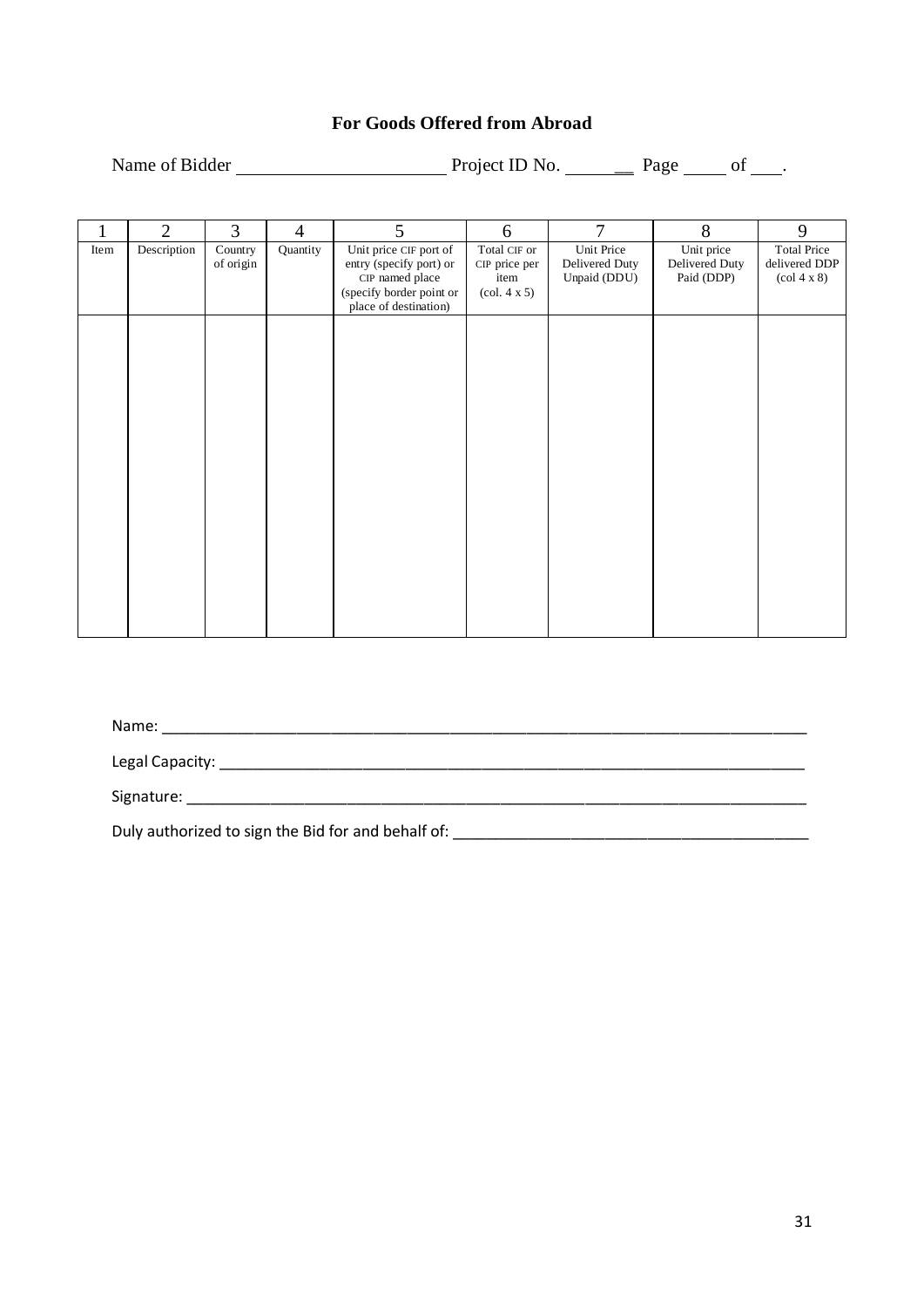# **For Goods Offered from Within the Philippines**

Name of Bidder Project ID No. Page \_\_ of \_\_.

|      | $\overline{2}$ | 3         | $\overline{4}$ | 5            | 6              | 7            | 8               | 9                                 | 10                                                          |
|------|----------------|-----------|----------------|--------------|----------------|--------------|-----------------|-----------------------------------|-------------------------------------------------------------|
| Item | Description    | Country   | Quantity       | Unit price   | Transportation | Sales and    | Cost of         | Total Price, per                  | <b>Total Price</b>                                          |
|      |                | of origin |                | EXW per item | and all other  | other taxes  | Incidental      | unit                              | delivered Final                                             |
|      |                |           |                |              | costs          | payable if   | Services, if    | $\left(\frac{15+6+7+8}{2}\right)$ | Destination                                                 |
|      |                |           |                |              | incidental to  | Contract is  | applicable, per |                                   | $\left(\text{col } 9\right)$ x $\left(\text{col } 4\right)$ |
|      |                |           |                |              | delivery, per  | awarded, per | item            |                                   |                                                             |
|      |                |           |                |              | item           | item         |                 |                                   |                                                             |
|      |                |           |                |              |                |              |                 |                                   |                                                             |
|      |                |           |                |              |                |              |                 |                                   |                                                             |
|      |                |           |                |              |                |              |                 |                                   |                                                             |
|      |                |           |                |              |                |              |                 |                                   |                                                             |
|      |                |           |                |              |                |              |                 |                                   |                                                             |
|      |                |           |                |              |                |              |                 |                                   |                                                             |
|      |                |           |                |              |                |              |                 |                                   |                                                             |
|      |                |           |                |              |                |              |                 |                                   |                                                             |
|      |                |           |                |              |                |              |                 |                                   |                                                             |
|      |                |           |                |              |                |              |                 |                                   |                                                             |
|      |                |           |                |              |                |              |                 |                                   |                                                             |
|      |                |           |                |              |                |              |                 |                                   |                                                             |
|      |                |           |                |              |                |              |                 |                                   |                                                             |
|      |                |           |                |              |                |              |                 |                                   |                                                             |
|      |                |           |                |              |                |              |                 |                                   |                                                             |

Name: \_\_\_\_\_\_\_\_\_\_\_\_\_\_\_\_\_\_\_\_\_\_\_\_\_\_\_\_\_\_\_\_\_\_\_\_\_\_\_\_\_\_\_\_\_\_\_\_\_\_\_\_\_\_\_\_\_\_\_\_\_\_\_\_\_\_\_\_\_\_\_\_\_\_\_\_

Legal Capacity: \_\_\_\_\_\_\_\_\_\_\_\_\_\_\_\_\_\_\_\_\_\_\_\_\_\_\_\_\_\_\_\_\_\_\_\_\_\_\_\_\_\_\_\_\_\_\_\_\_\_\_\_\_\_\_\_\_\_\_\_\_\_\_\_\_\_\_\_\_

Signature: \_\_\_\_\_\_\_\_\_\_\_\_\_\_\_\_\_\_\_\_\_\_\_\_\_\_\_\_\_\_\_\_\_\_\_\_\_\_\_\_\_\_\_\_\_\_\_\_\_\_\_\_\_\_\_\_\_\_\_\_\_\_\_\_\_\_\_\_\_\_\_\_\_

Duly authorized to sign the Bid for and behalf of: \_\_\_\_\_\_\_\_\_\_\_\_\_\_\_\_\_\_\_\_\_\_\_\_\_\_\_\_\_\_\_\_\_\_\_\_\_\_\_\_\_\_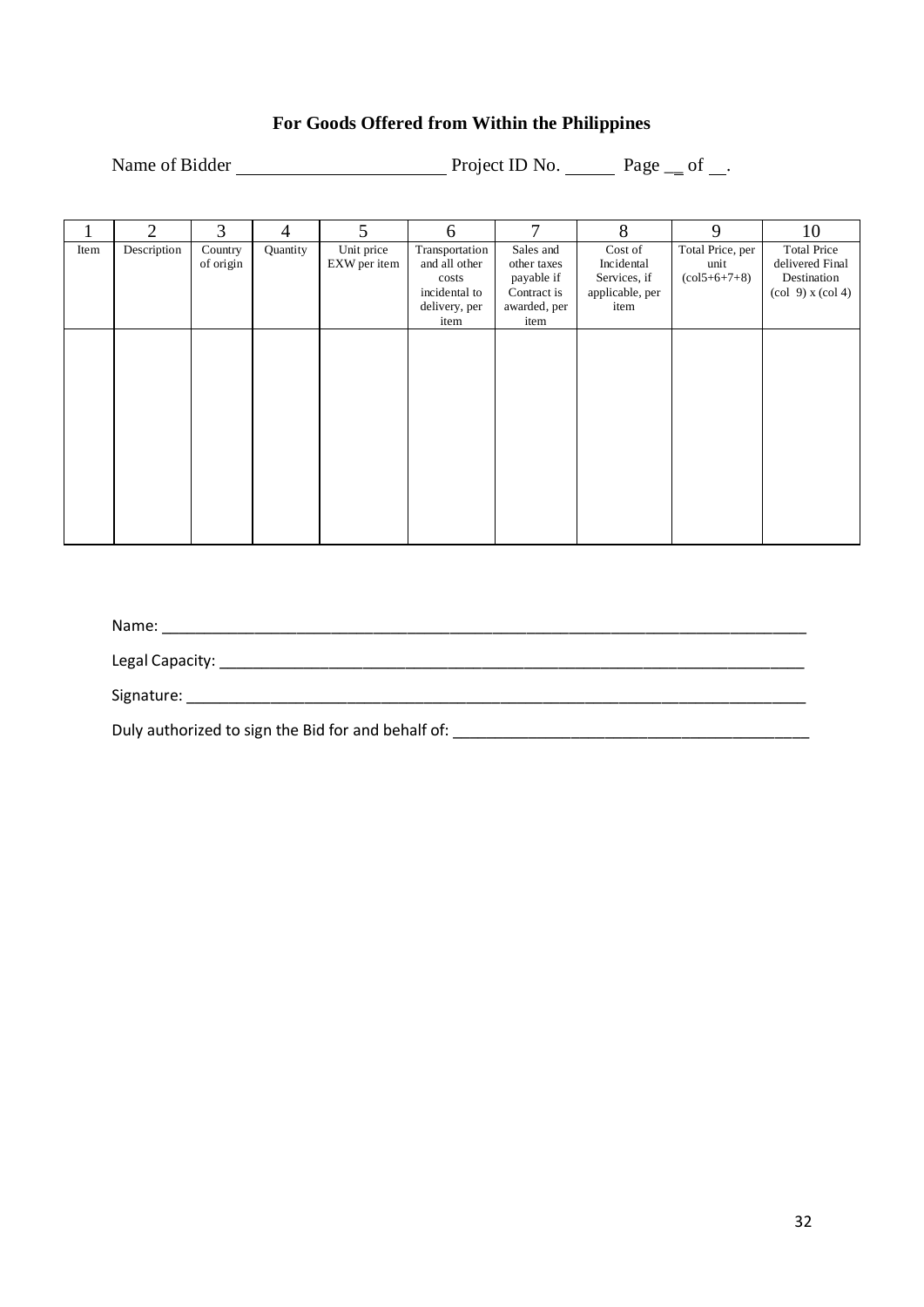REPUBLIC OF THE PHILIPPINES) CITY OF \_\_\_\_\_\_\_\_\_\_\_\_\_\_\_\_\_\_\_\_\_\_\_\_) S.S.

#### **BID SECURING DECLARATION**

Project Identification No.: [Insert Number]

To: [Insert name and address of the Procuring Entity]

I/We, the undersigned, declare that:

- 1. I/We understand that, according to your conditions, bids must be supported by a Bid Security, which may be in the form of a Bid Securing Declaration.
- 2. I/We accept that: (a) I/we will be automatically disqualified from bidding for any procurement contract with any procuring entity for a period of two (2) years upon receipt of your Blacklisting Order; and, (b) I/we will pay the applicable fine provided under Section 6 of the Guidelines on the Use of Bid Securing Declaration, within fifteen (15) days from receipt of the written demand by the procuring entity for the commission of acts resulting to the enforcement of the bid securing declaration under Section 23.1(b), 34.2, 40.1 and 69.1, except 69.1(f), of the IRR of RA No. 9184; without prejudice to other legal action the government may undertake.
- 3. I/We understand that this Bid Securing Declaration shall cease to be valid on the following circumstances:
	- a. Upon expiration of the bid validity period, or any extension thereof pursuant to your request;
	- b. I am/we are declared ineligible or post-disqualified upon receipt of your notice to such effect, and (i) I/we failed to timely file a request for reconsideration or (ii) I/we filed a waiver to avail the said right; and
	- c. I am/we are declared the bidder with the Lowest Calculated Responsive Bid, and I/we have furnished the performances security and signed the Contract.

IN WITNESS WHEREOF, I/We have hereunto set my/our hand/s this \_\_\_\_\_\_\_\_day of [month] [year] at [place of execution].

#### [insert NAME OF BIDDER OR ITS

#### AUTHORIZED

 REPRESETATIVE] [Insert signatory's legal capacity] Affiant

[Jurat]

[Format shall be based on the latest Rules on Notarial Practice]

GPPB Resolution No. 16-2020, dated 16 September 2020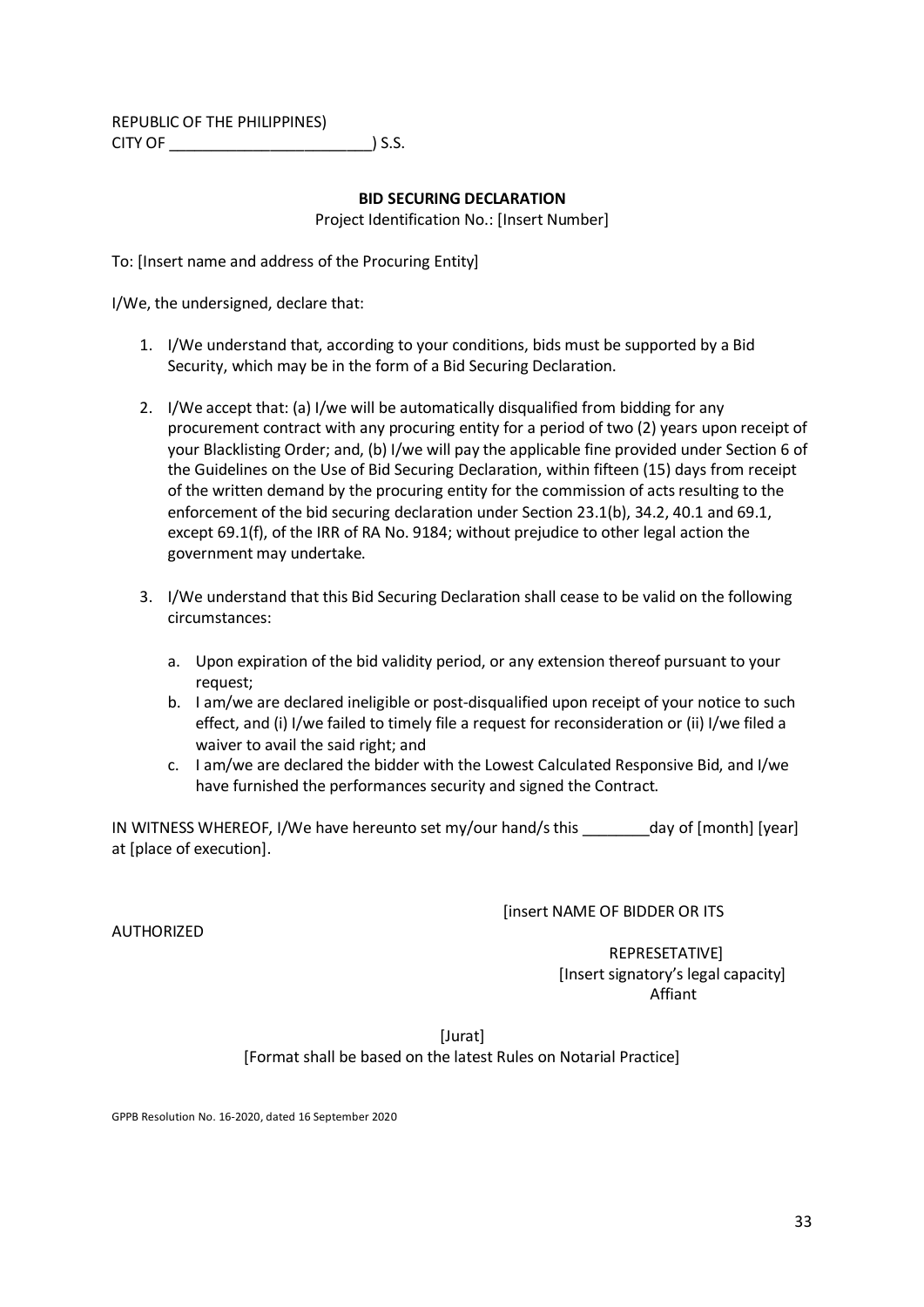THIS AGREEMENT made the \_\_\_\_\_ day of \_\_\_\_\_\_\_\_\_\_ 20\_\_\_\_\_ between *[name of PROCURING ENTITY* of the Philippines (hereinafter called "the Entity") of the one part and *[name of Supplier]* of *[city and country of Supplier]* (hereinafter called "the Supplier") of the other part:

WHEREAS the Entity invited Bids for certain goods and ancillary services, particularly., *[brief description of goods and services]* and has accepted a Bid by the Supplier for the supply of those goods and services in the sum of *[contract price in words and figures in specified currency]* (hereinafter called "the Contract Price").

# NOW THIS AGREEMENT WITNESSETH AS FOLLOWS:

1. In this Agreement words and expressions shall have the same meanings as are respectively assigned to them in the Conditions of Contract referred to.

2. The following documents as required by the 2016 revised Implementing Rules and Regulations of Republic Act No. 9184 shall be deemed to form and be read and construed as integral part of this Agreement, viz.:

- i. Philippine Bidding Documents (PBDs);
	- i. Schedule of Requirements;
	- ii. Technical Specifications;
	- iii. General and Special Conditions of Contract; and
	- iv. Supplemental or Bid Bulletins, if any
- ii. Winning bidder's bid, including the Eligibility requirements, Technical and Financial Proposals, and all other documents or statements submitted;

Bid form, including all documents/statements contained in the Bidder's bidding envelopes, as annexes, and all other documents submitted (e.g., Bidder's response to request for clarifications on the bid), including corrections to the bid, if any, resulting from the Procuring Entity's bid evaluation;

- iii. Performance Security;
- iv. Notice of Award of Contract; and the Bidder's conforme thereto; and
- v. Other Contract documents that may be required by existing laws and/or the Procuring Entity concerned in the PBDs. **Winning bidder agrees that additional contract documents or information prescribed by the GPPB that are subsequently required for submission after the contract execution, such as the Notice to Proceed, Variation Orders, and Warranty Security, shall likewise form part of the Contract**.

3. In consideration of the sum of [total contract price in words and figures] or such other sums as may be ascertained, [Name of the bidder] agrees to [state the object of the contract] in accordance with his/her/its Bid.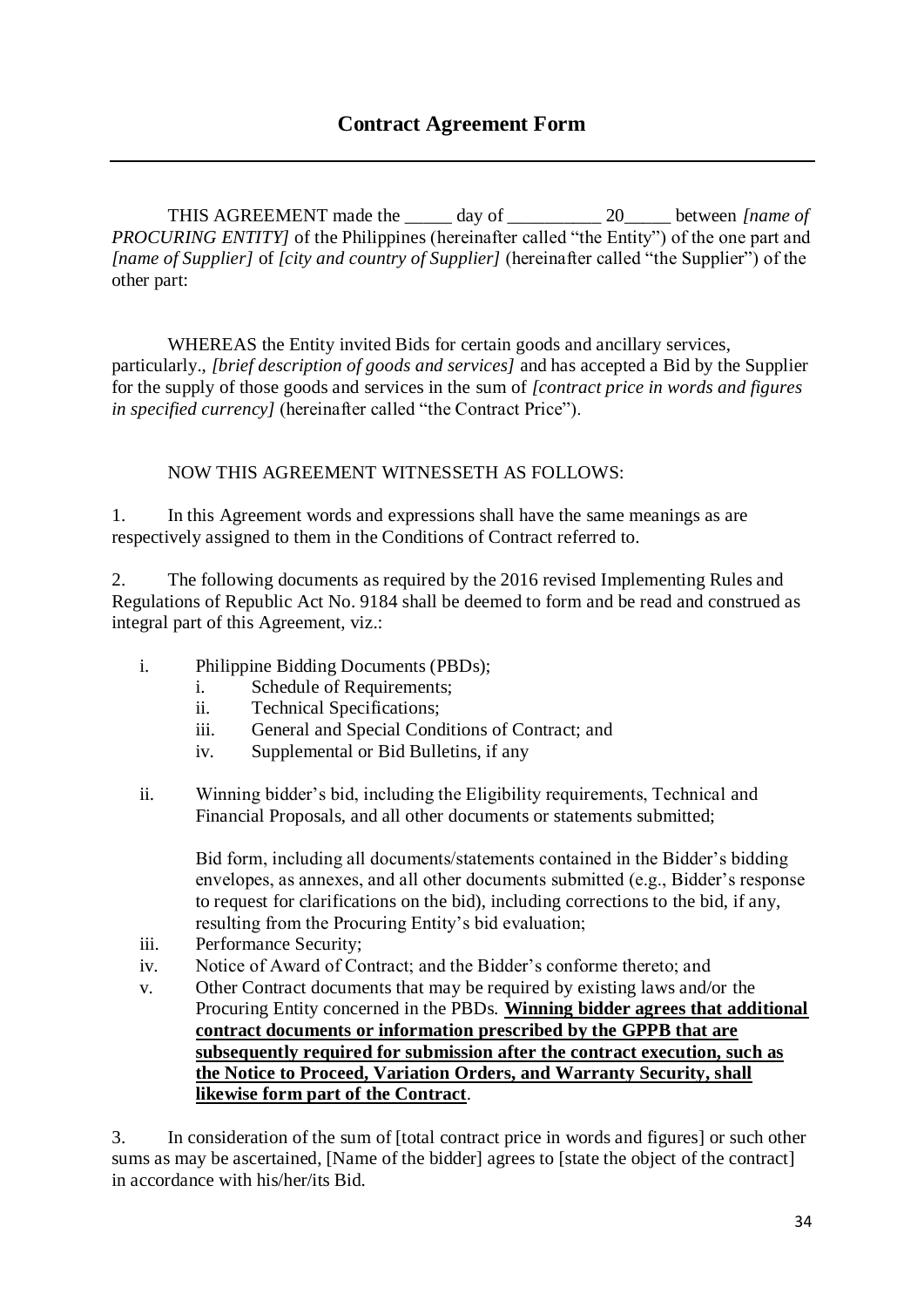4. The [Name of the procuring entity] agrees to pay the above-mentioned sum in accordance with the terms of the Bidding.

IN WITNESS whereof the parties hereto have caused this Agreement to be executed in accordance with the laws of the Republic of the Philippines on the day and year first above written.

 [Insert Name and Signature] [Insert Name and Signature] [Insert Signatory's Legal Capacity] [Insert Signatory's Legal For: for:

Capacity]

[Insert Procuring Entity] [Insert Procuring Entity]

### **Acknowledgment**

[Format shall be based on the latest Rules on Notarial Practice]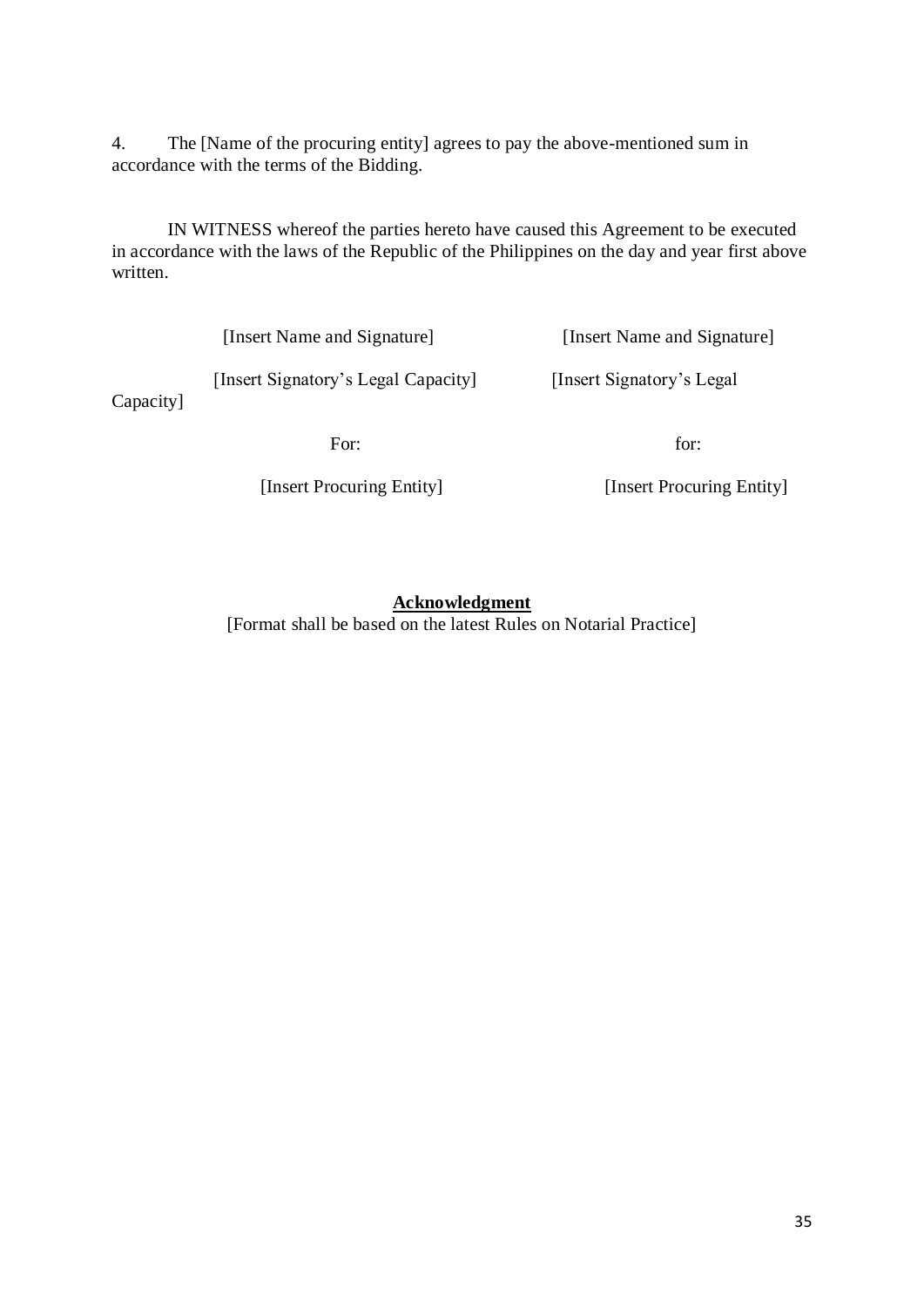REPUBLIC OF THE PHILIPPINES ) CITY/MUNICIPALITY OF \_\_\_\_\_\_ ) S.S.

### **A F F I D A V I T**

I, *[Name of Affiant]*, of legal age, *[Civil Status]*, *[Nationality]*, and residing at *[Address of Affiant]*, after having been duly sworn in accordance with law, do hereby depose and state that:

#### 1. *[Select one, delete the other:]*

*[If a sole proprietorship]:* I am the sole proprietor or authorized representative of *[Name of Bidder]* with office address at *[address of Bidder]*;

*[If a partnership, corporation, cooperative, or joint venture:]* I am the duly authorized and designated representative of *[Name of Bidder]* with office address at *[address of Bidder]*;

#### 2. *[Select one, delete the other:]*

*[If a sole proprietorship:]* As the owner and sole proprietor, or authorized representative of *[Name of Bidder]*, I have full power and authority to do, execute and perform any and all acts necessary to participate, submit the bid, and to sign and execute the ensuing contract for *[Name of the Project]* of the *[Name of the Procuring Entity]*; as shown in the attached duly notarized Special Power of Attorney;

*[If a partnership, corporation, cooperative, or joint venture:]* I am granted full power and authority to do, execute and perform any and all acts necessary to participate, submit the bid, and to sign and execute the ensuing contract for *[Name of Project]* of the *[Name of the Procuring Entity]* as shown in the attached *[state title of attached document showing proof of authorization (e.g., duly notarized Secretary's Certificate, Board/Partnership Resolution, or Special Power of Attorney, whichever is applicable)]*;

- **3.** *[Name of Bidder]* is not "blacklisted" or barred from bidding by the Government of the Philippines or any of its agencies, offices, corporations, or Local Government Units, foreign government/foreign or international financing institution whose blacklisting rules have been recognized by the Government Procurement Policy Board, **by itself or by relation, membership, association, affiliation, or controlling interest with another blacklisted person or entity as defined and provided for in the Uniform Guidelines on Blacklisting;**
- 4. Each of the documents submitted in satisfaction of the bidding requirements is an authentic copy of the original, complete, and all statements and information provided therein are true and correct;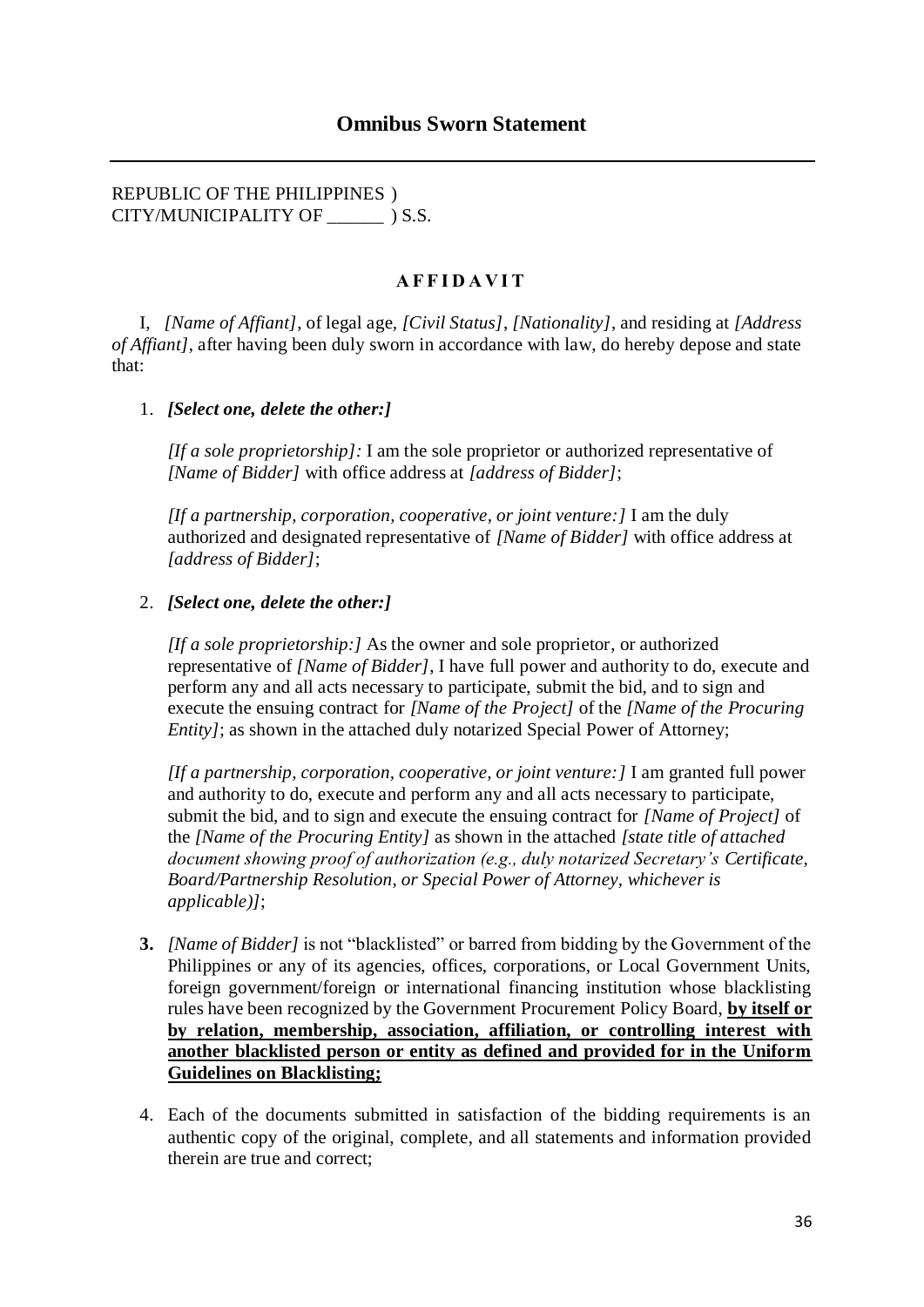5. *[Name of Bidder]* is authorizing the Head of the Procuring Entity or its duly authorized representative(s) to verify all the documents submitted;

## 6. *[Select one, delete the rest:]*

*If a sole proprietorship:* I am not related to the Head of the Procuring Entity, members of the Bids and Awards Committee (BAC), the Technical Working Group, and the BAC Secretariat, the head of the Project Management Office or the end-user unit, and the project consultants by consanguinity or affinity up to the third civil degree;

*[If partnership or cooperative:]* None of the officers and members of [Name of Bidder]is related to the Head of the Procuring Entity, members of the Bids and Awards Committee (BAC), the Technical Working Group, and the BAC Secretariat, the head of the Project Management Office or the end-user unit, and the project consultants by consanguinity or affinity up to the third civil degree;

*[If a corporation or joint venture;]* None of the officers, directors, and controlling stockholders of *[Name of Bidder]* is related to the Head of the Procuring Entity, members of the Bids and Awards Committee (BAC), the Technical Working Group, and the BAC Secretariat, the head of the Project Management Office or the end-user unit, and the project consultants by consanguinity or affinity up to the third civil degree;

7. *[Name of Bidder]* complies with existing labor laws and standards; and

8. *[Name of Bidder]* is aware of and has undertaken the responsibilities as a Bidder in compliance with the Philippine Bidding Documents, which includes:

- a. Carefully examining all of the Bidding Documents;
- b. Acknowledging all conditions, local or otherwise, affecting the implementation of the Contract;
- c. Making an estimate of the facilities available and needed for the contract to be bid, if any; and
- d. Inquiring or securing Supplemental/Bid Bulletin(s) issued for the *[Name of the Project]*

9. *[Name of Bidder]* did not give or pay directly and indirectly, any commission, amount, fee, or any form of consideration, pecuniary or otherwise, to any person or official, personnel or representative of the government in relation to any procurement project or activity

**10. In case advance payment was made or given, failure to perform or deliver any of the obligations and undertakings in the contract shall be sufficient grounds to constitute criminal liability for Swindling (Estafa) or the commission of fraud with unfaithfulness or abuse of confidence through misappropriating or converting any payment received by a person or entity under an obligation involving the duty to deliver certain goods or services, to the prejudice of the public and the government**